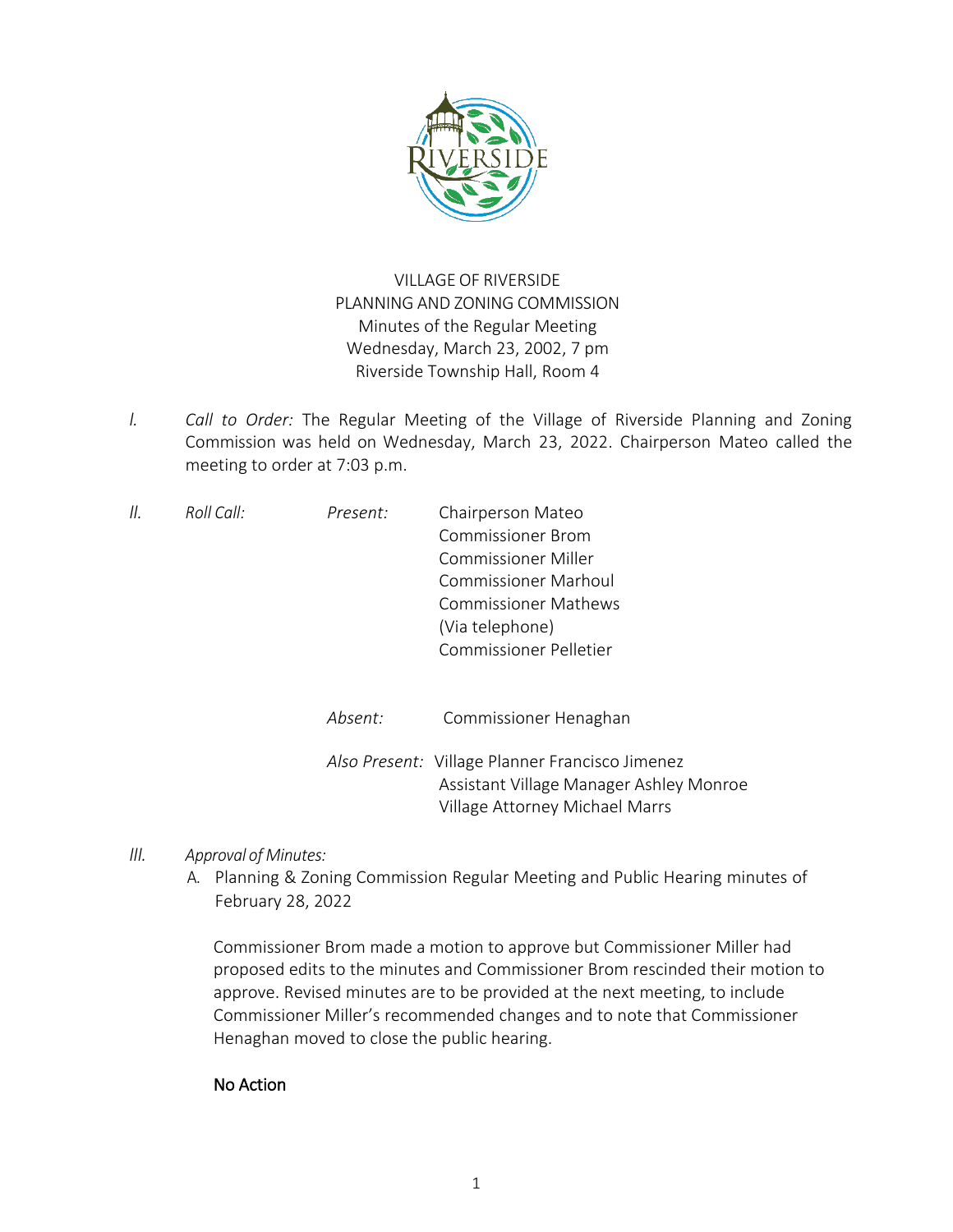None.

- *V. Liaison Report:*
	- A. Village Board Update Village Planner Jimenez informed the Planning and Zoning Commission that the Board of Trustees, at their March 17, 2022 meeting, followed the recommendation to approve a variation for a deck five feet (5') from grade and enlargement of the nonconforming deck at 490 Uvedale.
	- B. Village Planner Jimenez also informed the Planning and Zoning Commission that the Board of Trustees, at their March 17, 2022 meeting, did not approve the revised fence variation application at 40 Kimbark Rd. following the PZC's recommendation on remand.
	- C. Staff also shared an update regarding text amendments on accessory structures and noted that an updated variation application and related materials were being created to make the process more thorough and clear to applicants and to include a timeline involved with a variation.
- *VI. Public Hearing and Recommendation*

None.

- *VII. Old Business:* 
	- A. Continuation of discussion on Transit Oriented Development Zoning Code Update

Attorney Marrs informed the Commissioners that the proposed TOD changes going through the various meetings will provide the opportunity for the Commission to be thorough with the suggested changes and allow for the amendments to be better tailored to Riverside. Attorney Marrs also reminded the Commission that there are a group of standards for the text amendments, but they are not like the variation standards that require all standards to be met. The standards need to be met in a general manner. Commissioner Miller asked if there would be only one opportunity to go through the changes or if there was an opportunity after the initial meetings, but before the public meeting. Attorney Marrs responded that the Planning and Zoning Commission would have other opportunities to review and revise any changes to the text amendments.

Assistant Village Manager Monroe explained that at the February 28, 2022 meeting, the Commission reviewed proposed amendments for signs and discussed adoption of a new Transit Oriented Development B-1 overlay district along Harlem Ave. Some of the items discussed pertained to bulk requirements, definitions, and allowed uses in the established zoning districts. The Commissioners then began a page by page review of the draft amendments before them for discussion tonight. Commissioner Miller stated that the Complete Streets approach might limit Riverside in the future if anything changed or if the village disagreed with any of the approaches. Asst. Village Manager Monroe clarified that many municipalities have some version of Complete Streets in their ordinance and it would not be out of place in Riverside. Commission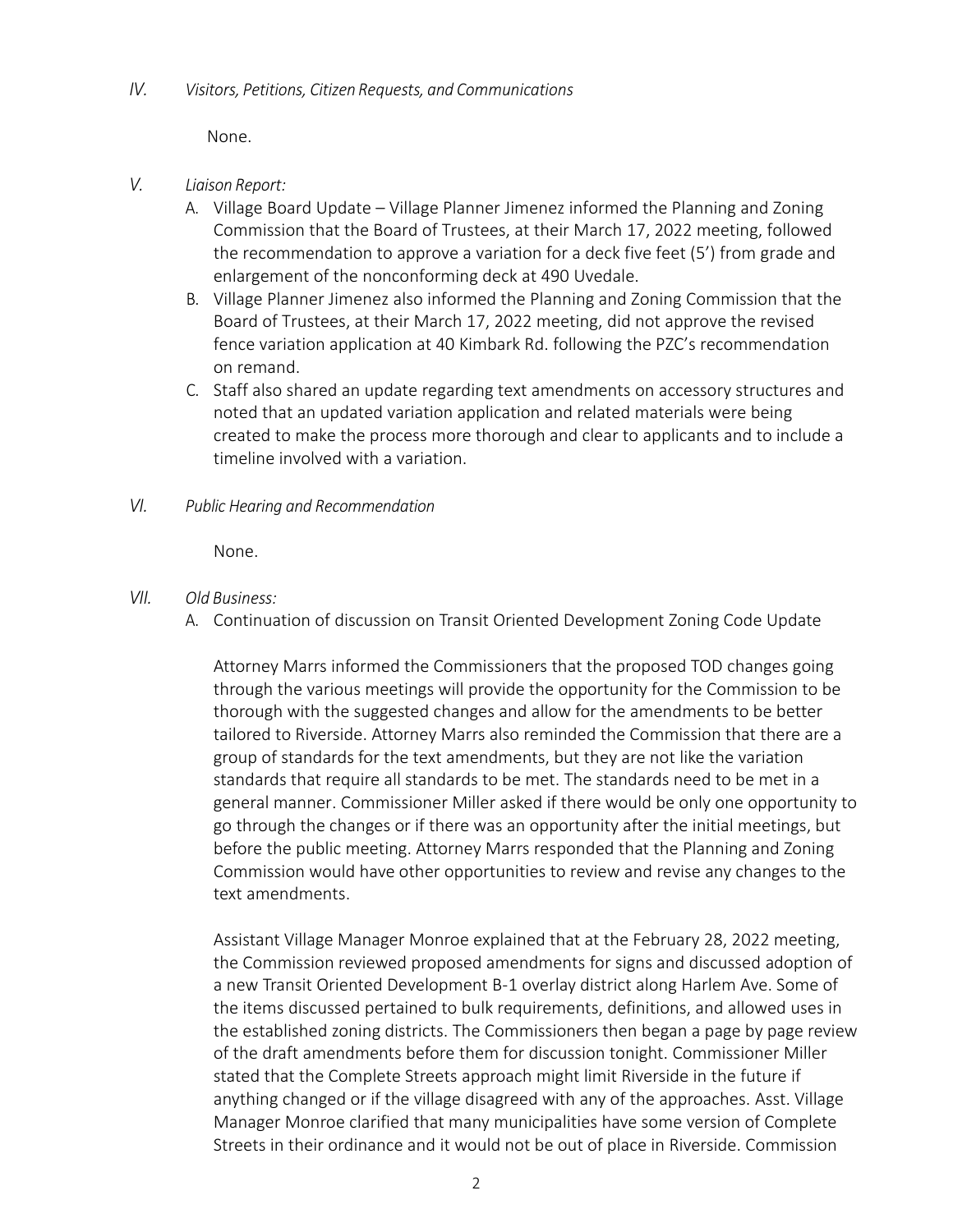members clarified the section pertaining to Complete Streets and softened the language in the proposed text amendment.

Commissioner Miller pointed out that there seemed to be some hierarchy with the section pertaining to landscaping and site plan reviews for projects, believing that the residents of Riverside should be the priority before someone that is simply passing through. There was an agreement to change the language to better include all individuals without the need to list a hierarchy. Commissioner Brom agreed that having something all-inclusive is beneficial so as not to exclude any person or group.

Asst. Village Manager Monroe explained that the amendments to Chapter 4, Residential Districts, proposed changes to some terms and the addition of electric charging stations. There was concern among the Commission that some language in the proposed changes was redundant and there was agreement to strike language for clarity. Commissioner Pelletier stated that using relative terms should be limited to make the language less confusing. Commissioner Miller asked why bulk requirements and creating a pedestrian friendly design were intertwined. Both Attorney Marrs and Commissioner Marhoul interpreted that section and both stated that the regulations are there to create a more accessible and safe environment.

Discussion regarding assisted and independent living facilities revolved around reasons for assisted facilities allowed as special uses in residential districts and a potential rise in the need to construct living facilities. Asst. Village Manager Monroe explained that the need for a special use might arise due to the unique nature of these buildings and all that is required. Commissioner Marhoul suggested that assisted living facilities not be allowed in the R1 district. There was concern among the Commissioners with small community residences bringing an influx of traffic, but it was clarified that residents at community residences may not traditionally be of a population that owns a vehicle. Attorney Marrs also informed the Commission that a special use does not prohibit the permitting of a project, but that it takes the application and ensures that a more indepth review process takes place.

The Commission suggested splitting the assisted and independent living uses be defined as small or large and to designate them into respective residential districts depending on the intensity of the use of the district. It was suggested that other communities be looked at to understand how other communities regulate zoning for community and older adult housing. There was agreement between the Commissioners in restricting assisted living facilities to some zoning districts in the village and also allowing them as a special use. There was agreement among the Commissioners in better defining assisted living and then agreeing on how to handle those facilities, separate from the TOD amendments.

Commissioner Miller stated that charging stations that are proposed in business Commissioners agreed that there needs to be a difference between private electric vehicle charging stations and those that are intended for a business use, and recommended that the portion regarding residential districts be eliminated and those stations in business districts should be reviewed and revised. Asst. Village Manager Monroe brought up multi-unit buildings and that residents in those residentially zoned districts may also own electric vehicles but not be permitted charging locations.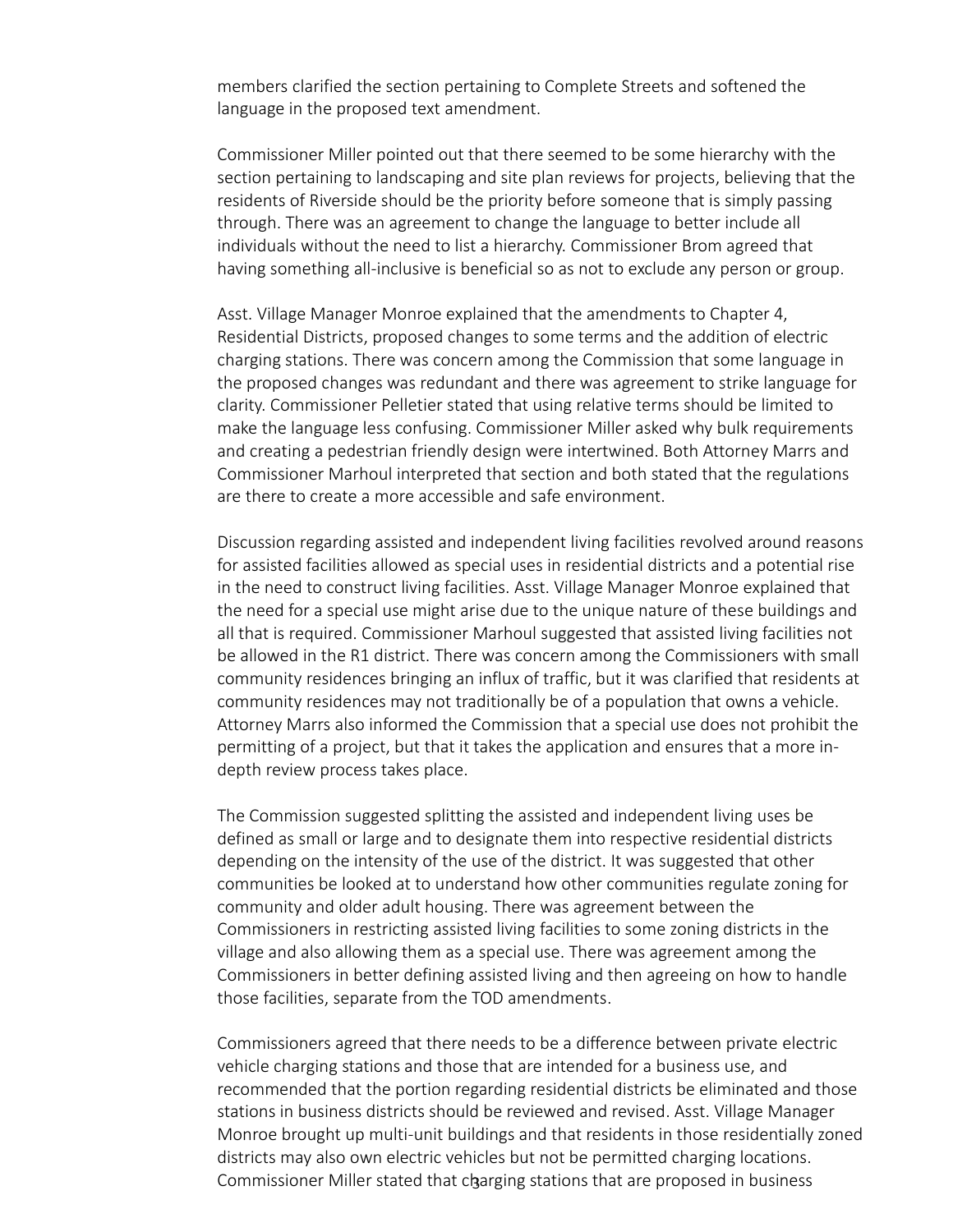districts are already regulated and that those stations in residential districts would be excluded. Commissioner Marhoul also clarified that chargers installed in residential districts would be regulated by the existing building code.

Asst. Village Manager Monroe introduced the proposal for minimum building heights and asked the Commission if there were any comments or concerns. Chairperson Mateo had a small edit regarding language. Some Commissioners believed that the language in a footnote which stated that there would be a greater level of review for some projects should be removed so as not to project preference for some uses or others. Commissioner Pelletier stated that the language regarding exterior lighting can be stricter to better mitigate light pollution. The Commission was concerned about light regulations on private property and indicated a preference to strengthen language regarding exterior lighting, including shielding to prevent upward projection, to better mitigate light pollution and regulate or prohibit lighting that is not for safety or practical reasons.

While discussing temporary and permanent structures in business districts and street yards, there was discussion about definitions for "temporary" and for "permanent" and a desire to define a timeframe when something is considered a temporary structure and how to better regulate these structures. Some Commissioners disagreed with the portion of the ordinance that spoke to permanent and temporary structures, as they believed that some businesses would be hampered by zoning allowances. Asst. Village Manager Monroe also clarified that the village may not allow permanent structures due to snow management, visibility concerns, or other operational considerations. The Commission also asked for clarification regarding grade and how to best define it when considering something like a fence. Commissioner Marhoul believed it is best to have a consistent definition for grade to better review permits for fences or other matters. Commissioners discussed the idea of allowing taller fences, up to 8' (eight feet) in height for properties that abut a public alley or businesses that are near a railroad track.

The Commission believed it was best to remove language regarding landscaped berms and have those applications go through a variation process. There was more discussion regarding definitions and how to best define temporary structures and how to avoid creating non-conformities. Commissioner Marhoul suggested the idea of going back to older definitions that were considered in the past so as to avoid creating any non-conformities.

The Commission accepted the recommendation to add clarifying language into the ordinance regarding the width of existing driveways and those that do not fall within the required setback. Commissioner Miller suggested clarifying language regarding coworking spaces to better reflect that how they are used.

item, as there are still tweaks that will need to be worked out by the Planning and The final discussion related to appendices. Commissioner Miller believed that the special use table was to be changed, but was not aware that anything was actually changed. Asst. Village Manager Monroe stated that she would check in with the TOD committee to gain clarification. Attorney Marrs suggested that since there is a large amount of material that is being covered, a public hearing is not advisable on every